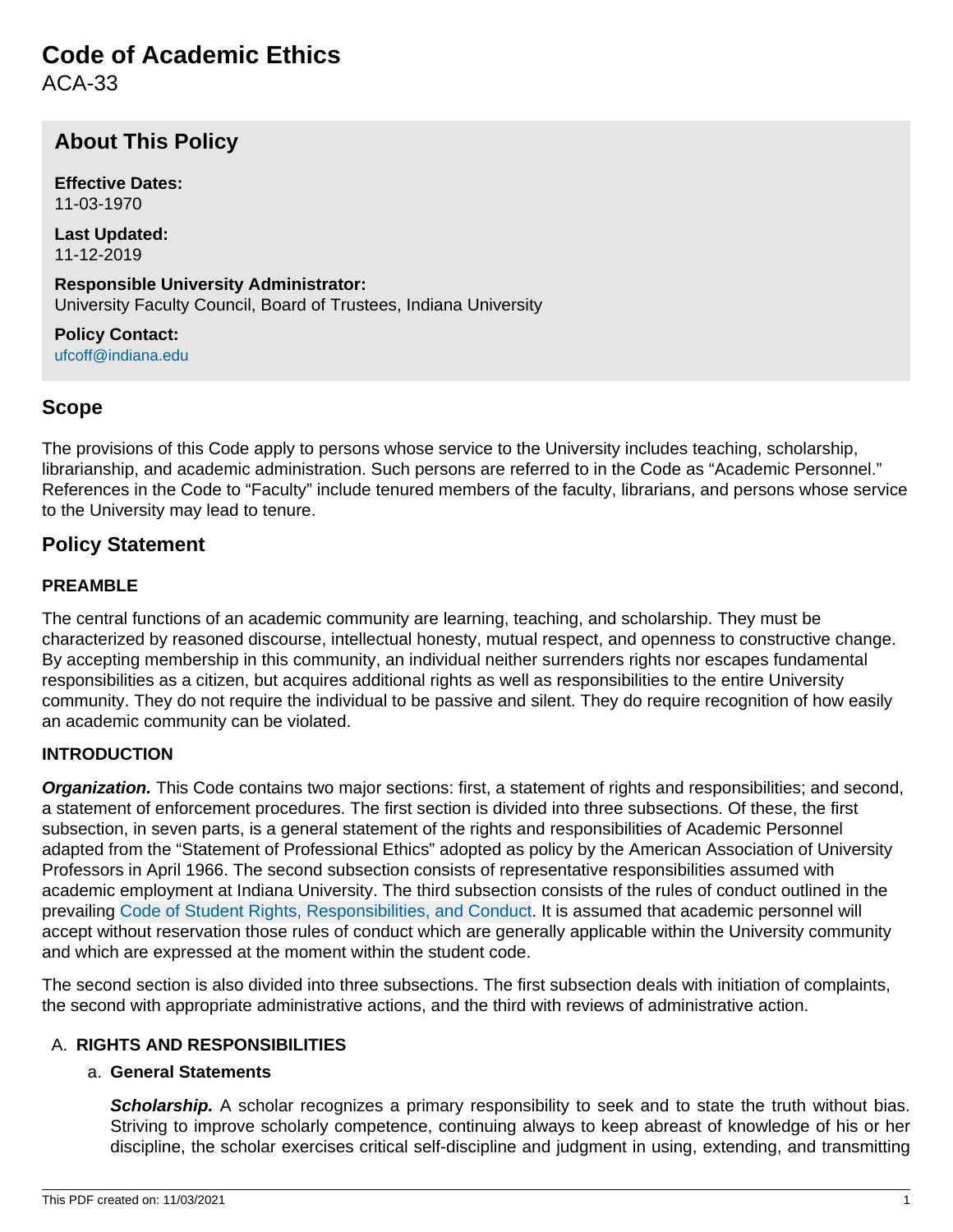knowledge, and practices intellectual honesty. Although subsidiary interests may be followed, these must never seriously hamper or compromise freedom of inquiry.

**Teaching.** A teacher encourages the pursuit of learning in students, holding before them the best scholarly standards of the discipline. Respecting students as individuals, the teacher seeks to establish a relationship of mutual trust and adheres to the proper role as intellectual guide and counselor. The teacher makes every effort to foster honest academic conduct and to assure that the evaluation of students' scholastic performance reflects their true achievement, with reference to criteria appropriate to the field of study. Any exploitation of students for private advantage is rejected and their significant assistance is acknowledged. The teacher protects their academic freedom and serves as an example of this principle by assuring that each student and colleague is free to voice opinions openly and to exchange ideas free from interference.

**Librarianship.** A librarian in the academic community is responsible for the collection, dissemination and preservation of information and source materials and for services in support of the teaching, research and general learning functions of the University. A librarian instructs and assists in finding and evaluating information, wherever it may be located. A librarian is entrusted with the responsibility of ensuring the availability of information and ideas, no matter how controversial, so that teachers may freely teach and students may freely learn. A librarian is a member of a profession explicitly committed to intellectual freedom and the freedom of access to information for present and future generations, following the Code of Ethics of the American Library Association and its Library Bill of Rights.

**Relations with Colleagues.** As colleagues, academic personnel have obligations that derive from common membership in the community of scholars. Such persons respect and defend the free inquiry of their associates. In the exchange of criticism and ideas, they show due respect for the opinions of others. They acknowledge their academic debts and strive to be objective in their professional judgment of colleagues. They accept their share of responsibility for the governance of the University.

**Relations with Students.** With regard to relations with students, the term "faculty" or "faculty member" means all those who teach and/or do research at the University including (but not limited to) tenured and tenure-track faculty, librarians, holders of research, lecturer, or clinical appointments, graduate students with teaching responsibilities, visiting and part-time faculty, and other instructional personnel including coaches, advisors, and counselors.

The University's educational mission is promoted by professionalism in faculty/student relationships. Professionalism is fostered by an atmosphere of mutual trust and respect. Actions of faculty members and students that harm this atmosphere undermine professionalism and hinder fulfillment of the University's educational mission. Trust and respect are diminished when those in positions of authority abuse or appear to abuse their power. Those who abuse their power in such a context violate their duty to the University community.

Faculty members exercise power over students, whether in giving them praise or criticism, evaluating them, making recommendations for their further studies or their future employment, or conferring any other benefits on them. All amorous or sexual relationships between faculty members and students are unacceptable when the faculty member has any professional responsibility for the student. Such situations greatly increase the chances that the faculty member will abuse his or her power and sexually exploit the student. Voluntary consent by the student in such a relationship is suspect, given the fundamental asymmetric nature of the relationship. Moreover, other students and faculty may be affected by such unprofessional behavior because it places the faculty member in a position to favor or advance one student's interest at the expense of others and implicitly makes obtaining benefits contingent on amorous or sexual favors. (See quid pro quo sexual harassment in the [Sexual Misconduct Policy, UA-03,](/policies/ua-03-discrimination-harassment-and-sexual-misconduct/archived-08142020-11032021.html) definition of sexual harassment). Therefore, the University will view it as a violation of this Code of Academic Ethics if faculty members engage in amorous or sexual relations with students for whom they have professional responsibility, as defined in number 1 or 2 below, even when both parties have consented or appear to have consented to the relationship. Such professional responsibility encompasses both instructional and non-instructional contexts.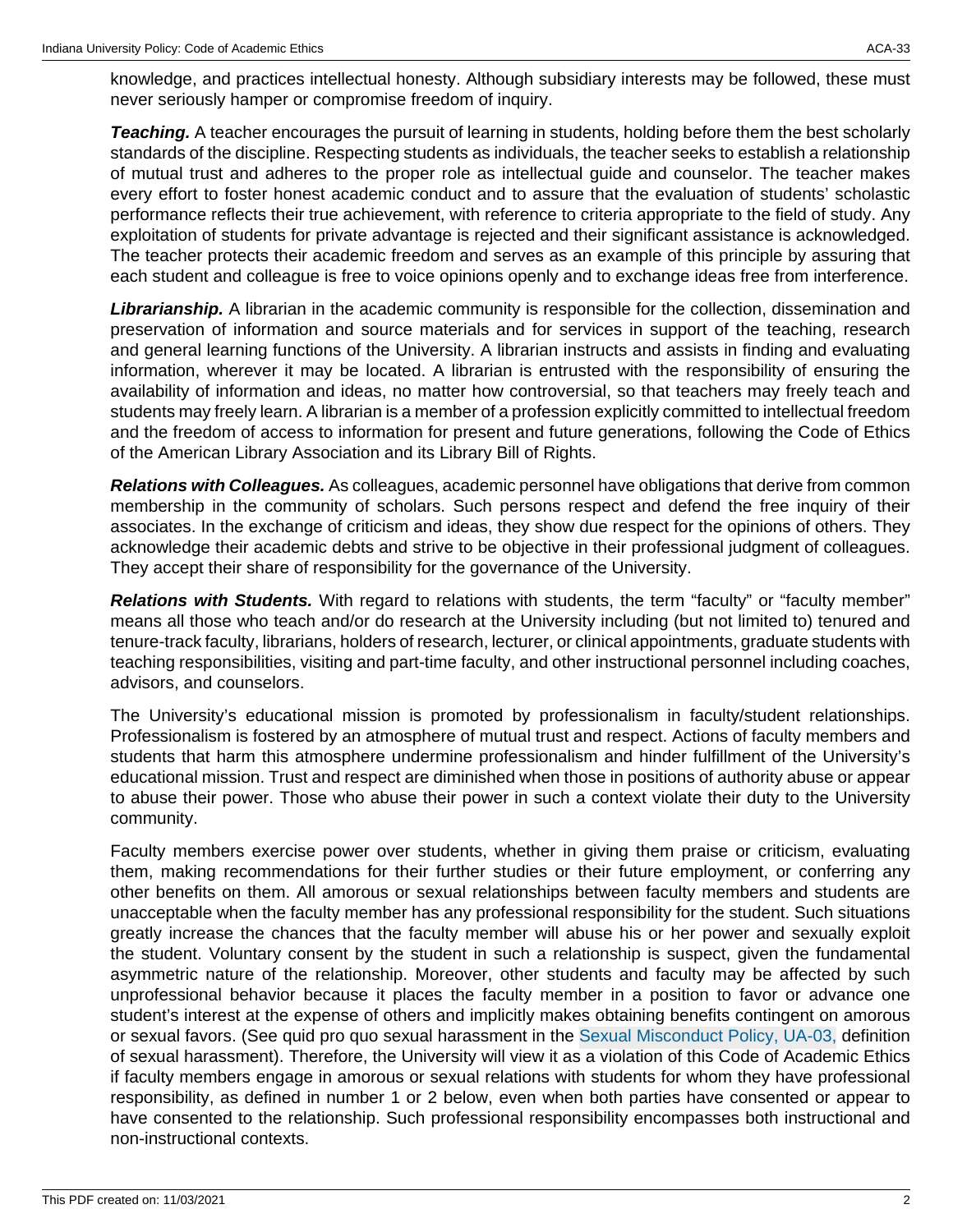- 1. Relationships in the Instructional Context. A faculty member shall not have an amorous or sexual relationship, consensual or otherwise, with a student who is enrolled in a course being taught by the faculty member or whose performance is being supervised or evaluated by the faculty member.
- 2. Relationships outside the Instructional Context. A faculty member should be careful to distance himself or herself from any decisions that may reward or penalize a student with whom he or she has or has had an amorous or sexual relationship, even outside the instructional context, especially when the faculty member and student are in the same academic unit or in units that are allied academically.

**Relation to the University.** Indiana University is committed to the concept of academic freedom and recognizes that such freedom, accompanied by responsibility, attaches to all aspects of a teacher's or librarian's professional conduct. Within this context, each person observes the regulations of the University, and maintains the right to criticize and to seek revision and reform. A teacher or librarian determines the amount and character of work done outside the University with due regard to paramount responsibilities within it. When considering interruption or termination of service, the teacher or librarian recognizes the effect of the decision upon the program of the University and gives due notice. Above all, he or she strives to be an effective teacher, scholar, librarian, or administrator.

**Relation to the Community.** As members of the community, academic appointees have the rights and obligations of any citizen. They should measure the urgency of these obligations in the light of their responsibilities to their subject, to their students, to their profession, and to the University. When they speak or write as citizens, they are free from institutional censorship or discipline. At the same time, their positions as members of a university and of a learned profession impose special responsibilities. When they speak or act as private persons, they will make it clear that they are not speaking or acting for the University. They will also remember that the public may judge their profession and the University by their utterances and conduct, and they will take pains to be accurate and to exercise restraint.

#### b. **Specific Responsibilities**

In addition to the preceding general statements of ethical performance within the academic profession, and Indiana University's Principles of Ethical Conduct, there are specific responsibilities that devolve upon the academic appointee who accepts a position at Indiana University. Observance of such specific responsibilities as the following is also a component of academic ethics.

- 1. A teacher will maintain a clear connection between the advance description and the conduct and content of each course presented to ensure efficient subject selection by students.
- 2. A teacher will clearly state the course goals and will inform students of testing and grading systems; moreover, these systems should be intellectually justifiable and consistent with the rules and regulations of the academic division.
- 3. A teacher will plan and regulate class time with an awareness of its value for every student and will meet classes regularly.
- 4. A teacher will remain available to students and will announce and keep liberal office hours at hours convenient to students.
- 5. A teacher will strive to develop among students respect for others and their opinions by demonstrating his or her own respect for each student as an individual, regardless of age, color, disability, ethnicity, sex, gender identity, marital status, national origin, race, religion, sexual orientation, or veteran status.
- 6. A teacher will strive to generate a proper respect for an understanding of academic freedom by students. At the same time, a teacher will emphasize high standards and strive to protect students from irrelevant and trivial interruptions or diversions.
- 7. The teacher has a responsibility to foster the intellectual honesty of students. This obligation is particularly serious in connection with examinations and class exercises. Should a teacher determine that cheating or intentional plagiarism has occurred, the teacher should take appropriate action with respect to grades, and report the dishonesty to the student affairs officer of the campus.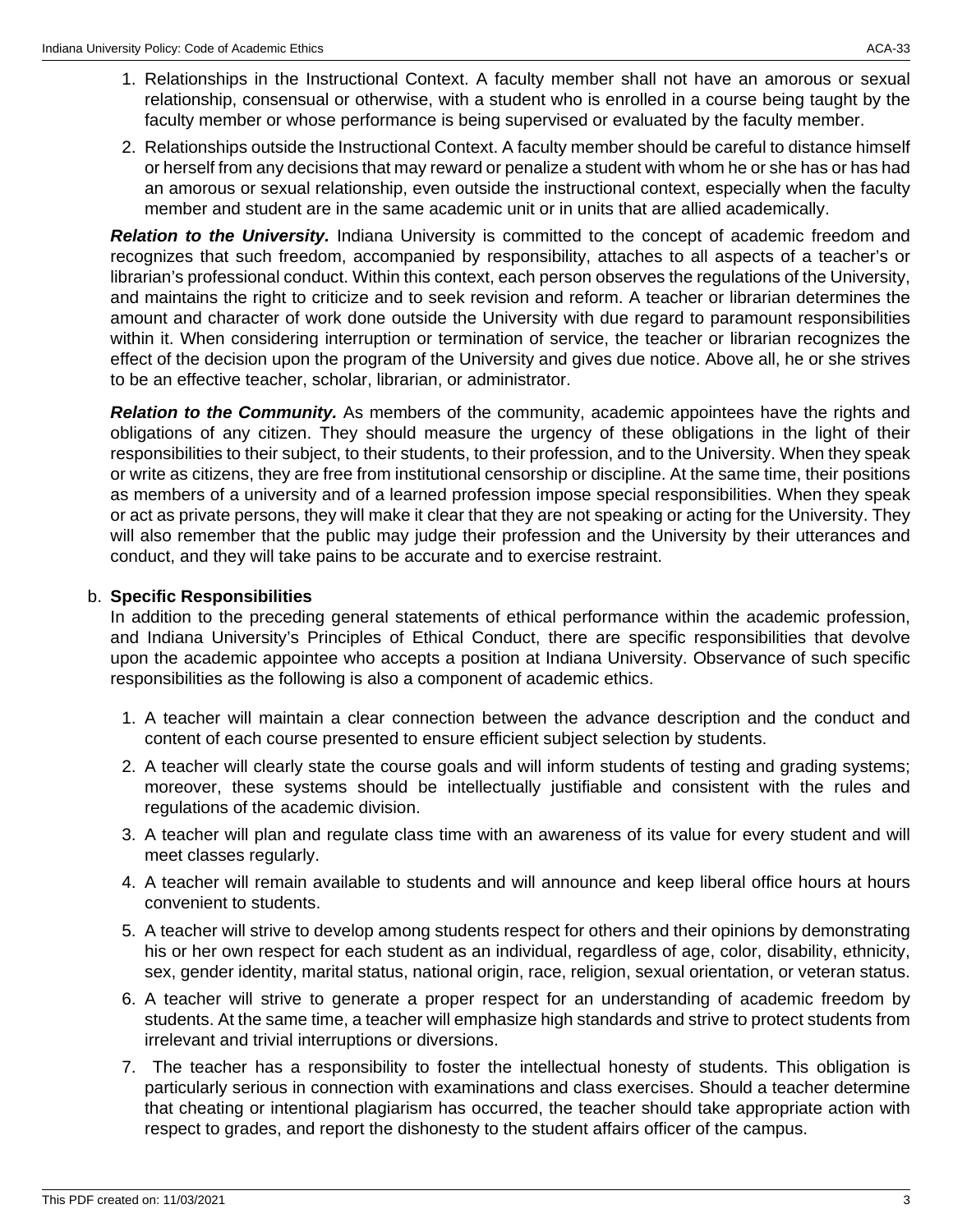- 8. Since letters of evaluation written by a teacher may be uniquely important documents in both the academic and post-university life of a student, each teacher will strive to make such letters both candid and fair.
- 9. A librarian will continually develop, maintain, and make improvements to standard and specialized information resources and library services in support of the teaching, research and general learning functions of the University.
- 10. A librarian will cooperate with the teaching and research faculty to develop library collections in support of the curricular offerings of the academic community.
- 11. A librarian will strive to generate a proper respect for academic intellectual freedom in the discharge of the librarian's professional obligations to the patron, the University, and the community at large.
- 12. A librarian will strive to care for and preserve library information resources.
- 13. A librarian accepts the responsibility for the care and preservation of library materials.
- 14. Academic personnel will strive to protect not only their own right to freedom of inquiry, teaching, and expression but also their colleagues' right to the same freedoms.
- 15. In the interest of avoiding actual or perceived conflict of interest, academic personnel should not directly supervise employees with whom they are having sexual or amorous relationships. Academic supervisors shall disqualify themselves from employment-related decisions concerning such employees and, in consultation with the employee involved and other appropriate persons, the Vice Provost for Faculty and Academic Affairs/Vice Chancellor for Academic Affairs or other equivalent campus administrator shall take steps for the appointment of a surrogate supervisor.
- 16. While in the classroom, academic personnel should refrain from adverse personal comments about their colleagues. At all times, academic personnel should exercise restraint and discretion in comments about other courses or divisions in the University.
- 17. Constructive criticism of colleagues is sometimes necessary in the interest of the individual criticized or the entire University community. To be constructive, however, such criticism should be channeled, in confidence, toward those persons (preferably the individual concerned, but also academic superiors, faculty committees, or administrative officers) who have the power to correct or influence conduct in a constructive way. Indiscriminate criticism or gossip about colleagues is condemned.
- 18. Each academic person retains the right to criticize and to seek to remedy, by appropriate means, regulations and policies of the University. Among means deemed inappropriate are: acts of physical violence against members or guests of the University community; acts which interfere with academic freedom, freedom of speech, or freedom of movement; and acts of destruction of University property. It is equally inappropriate to advise others to commit such acts.
- 19. If criticizing the University, the academic person should be aware of ameliorative procedures that exist within the University and should use these procedures in preference to conducting public criticisms of the institutions or any of its divisions.
- 20. Each academic person will insure that outside commitments do not interfere in terms of time, energy, or conflict of interest with obligations to the University. As a safeguard against such interference, each will:
	- a. report to an appropriate authority plans to engage in gainful activities of an extensive, recurring, or continuing nature; and
	- b. notify an appropriate authority of any invitation to serve as advisor or consultant to an agency granting money to the University.
- 21. He or she will give adequate notice of interruption or termination of service. In order that instructional programs will not be interrupted, before leaving, the academic person will:
	- a. complete all normal duties;
	- b. provide complete records of grades and similar data to departmental chairpersons; and
	- c. provide properly for incomplete class and thesis work.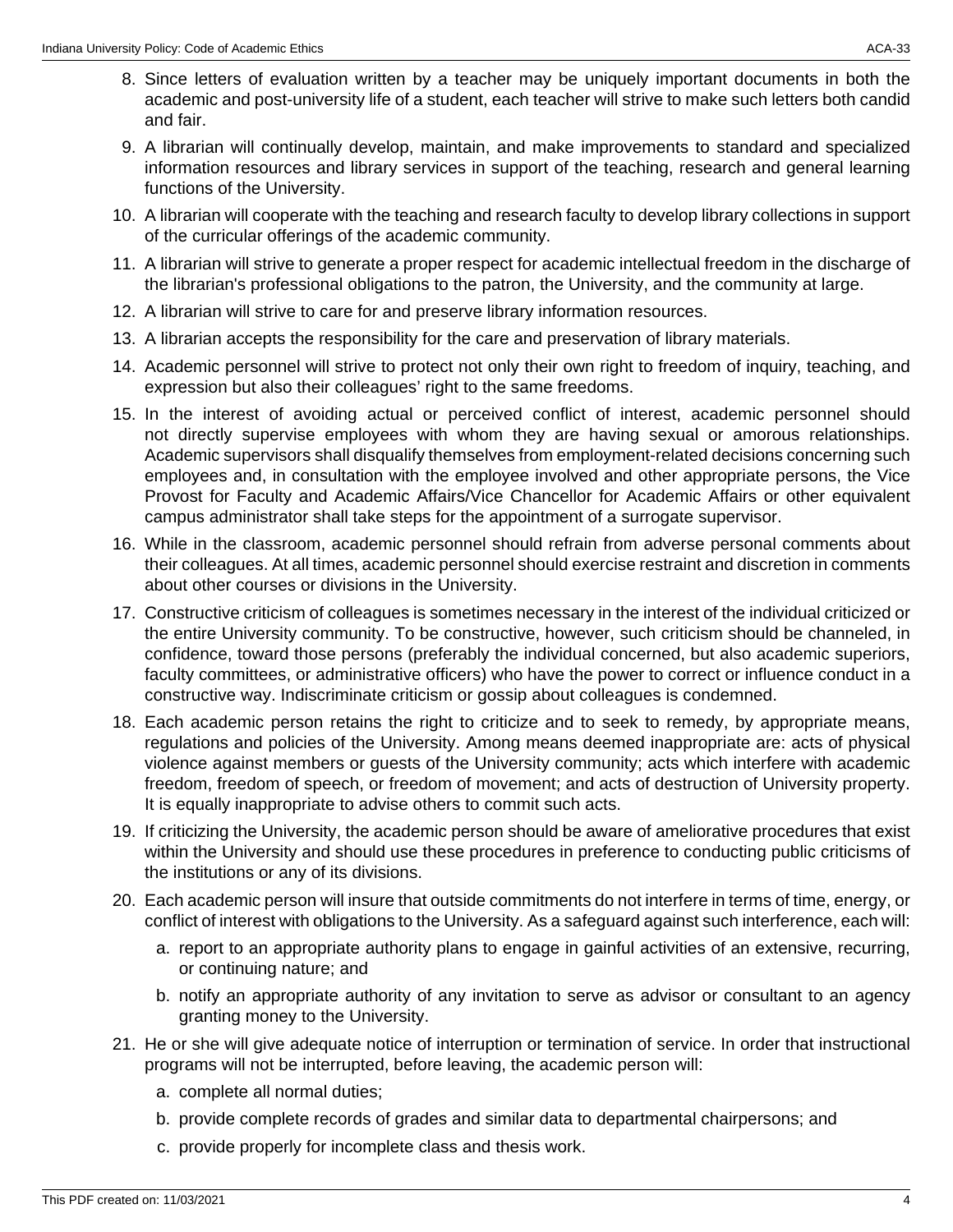- 22. He or she will work with colleagues individually and collectively toward furthering both personal and group interests so long as such cooperation does not require violation of intellectual and moral integrity.
- 23. Each academic person will accept a share of the obligation for helping the University function smoothly as a living and vigorous organization. Toward achieving this goal, each will serve on committees, accept a reasonable burden of administrative duties, and work cooperatively with administrative officers of the University in order to further all the legitimate goals of the institution.
- 24. All academic appointees are expected to be familiar with and abide by the basic principles of the fair use of copyrighted material in teaching, research and librarianship. When using copyrighted materials in teaching and research, academic appointees should consult university personnel with knowledge of the fair use doctrine at the Copyright Program of the Indiana University Libraries, the University Counsel's Office, or other campus resources.

#### c. **Responsibilities as University Citizens**

In retaining the rights to speak and act as citizens of the communities in which they dwell, academic personnel must assume as well the responsibilities which are incumbent upon the citizenship. Academic personnel, therefore, accept and adopt the provisions of the Indiana University Code of Student Rights, Responsibilities, and Conduct pertaining to personal misconduct on University property (Part II, Section H), which is printed below.

#### **Personal Misconduct on University Property**

The university may discipline a student for the following **acts of personal misconduct that occur on university property**, including, but not limited to, academic and administration buildings, residence halls, athletic and recreational facilities, and other university-serviced property, such as sororities and fraternities:

- 1. Dishonest conduct including, but not limited to, false accusation of misconduct, forgery, alteration or misuse of any university document, record or identification; and giving to a university official information known to be false.
- 2. Assuming another person's identity or role through deception or without proper authorization. Communicating or acting under the guise, name, identification, e-mail address, signature, or other indications of another person or group without proper authorization or authority.
- 3. Knowingly initiating, transmitting, filing, or circulating a false report or warning concerning an impending bombing, fire, or other emergency or catastrophe; or transmitting such a report to an official or an official agency.
- 4. Unauthorized release or use of any university access codes for computer systems, duplicating systems and other university equipment.
- 5. Conduct that is lewd, indecent, or obscene and/or is in violation of the [Sexual Misconduct Policy, UA-03.](/policies/ua-03-discrimination-harassment-and-sexual-misconduct/archived-08142020-11032021.html)
- 6. Disorderly conduct, including obstructive and disruptive behavior that interferes with teaching, research, administration or other university or university-authorized activity. (See Guidelines for Dealing with Disruptive Students in Academic Settings, University Faculty Council, April 12, 2005)
- 7. Actions that endanger one's self, others in the university community, or the academic process.
- 8. Failure to comply with the directions of authorized university officials in the performance of their duties, including failure to identify oneself when requested to do so; failure to comply with the terms of a disciplinary sanction; or refusal to vacate a university facility when directed to do so.
- 9. Unauthorized entry, use, or occupancy of university facilities.
- 10. Unauthorized taking, possession or use of university property or services or the property or services of others.
- 11. Damage to or destruction of university property or the property belonging to others.
- 12. Unauthorized setting of fires on university property; unauthorized use of or interference with fire equipment and emergency personnel.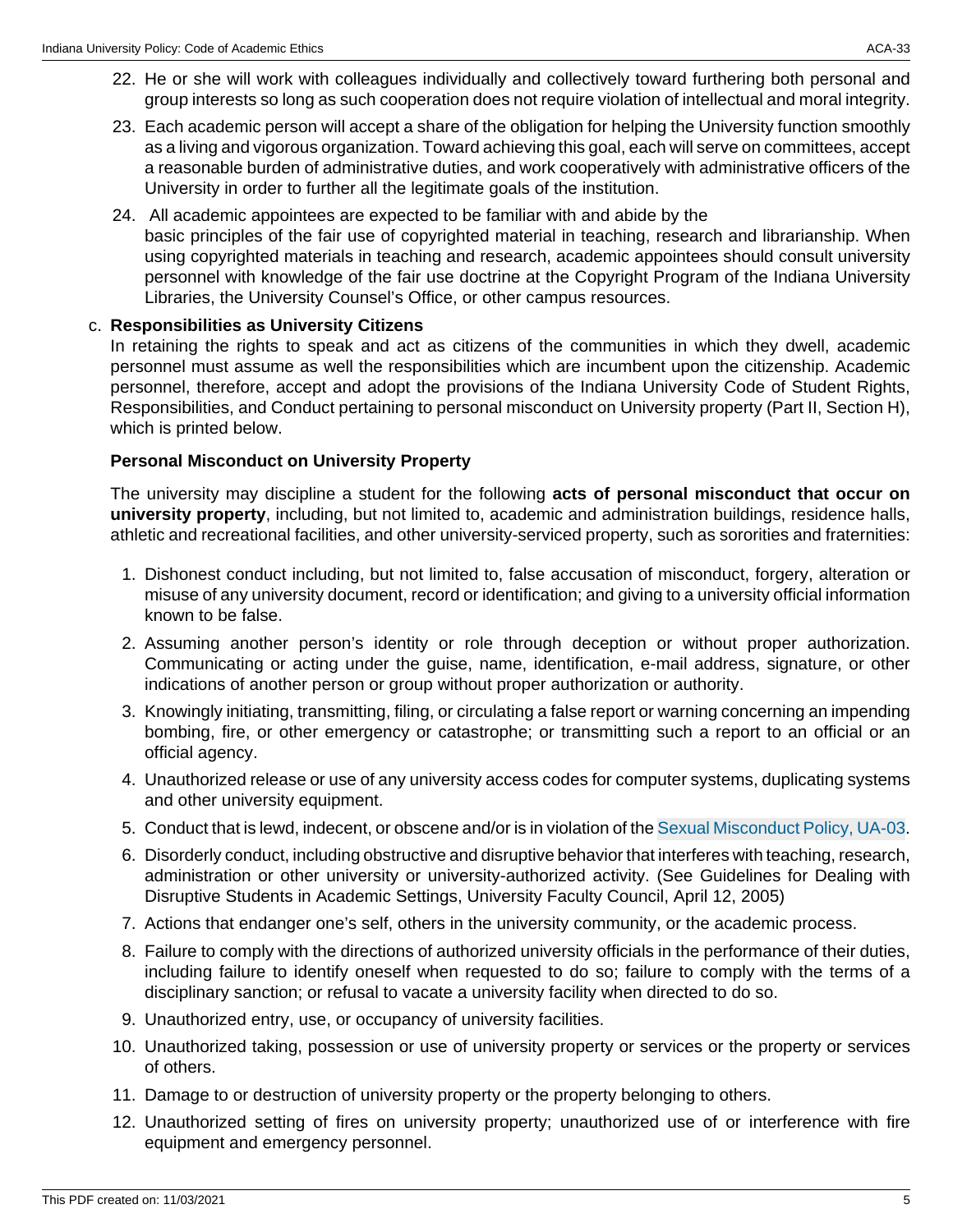- 13. Unauthorized possession, use, manufacture, distribution, or sale of illegal fireworks, incendiary devices, or other dangerous explosives.
- 14. Possession of any weapon or potential weapon on any university property contrary to law or university policy; possession or display of any firearm on university property, except in the course of an authorized activity.
- 15. Sale of any firearms from university property or using university facilities, including through computer and telephone accounts; intentional possession of a dangerous article or substance as a potential weapon.
- 16. Acting with violence.
- 17. Aiding, encouraging, or participating in a riot.
- 18. Harassment, including sexual harassment, as defined in Part I (c) of the Code.
- 19. Stalking or hazing of any kind whether the behavior is carried out verbally, physically, electronically or in written form.
	- a. All forms of stalking, including as defined in the Sexual Misconduct Policy
	- b. Hazing is defined as any conduct that subjects another person, whether physically, mentally, emotionally, or psychologically, to anything that may endanger, abuse, degrade, or intimidate the person as a condition of association with a group or organization, regardless of the person's consent or lack of consent.
- 20. Physical abuse of any person, including the following:
	- a. The use of physical force or violence to restrict the freedom of action or movement of another person or to endanger the health or safety of another person;
	- b. Physical behavior that involves an express or implied threat to interfere with an individual's personal safety, academic efforts, employment, or participation in university-sponsored extracurricular activities or causes the person to have a reasonable apprehension that such harm is about to occur; or
	- c. Physical behavior that has the purpose or reasonably foreseeable effect of interfering with an individual's personal safety, academic efforts, employment, or participation in university-sponsored extracurricular activities or causes the person to have a reasonable apprehension that such harm is about to occur.
	- d. Sexual assault, as defined in the [Sexual Misconduct Policy, UA-03](/policies/ua-03-discrimination-harassment-and-sexual-misconduct/archived-08142020-11032021.html).
	- e. Physical abuse that constitutes dating or domestic violence as defined in the [Sexual Misconduct](/policies/ua-03-discrimination-harassment-and-sexual-misconduct/archived-08142020-11032021.html) [Policy, UA-03.](/policies/ua-03-discrimination-harassment-and-sexual-misconduct/archived-08142020-11032021.html)
- 21. Verbal abuse of another person, including the following:
	- a. An express or implied threat to
		- i. Interfere with an individual's personal safety, academic efforts, employment, or participation in university-sponsored activities and under the circumstances causes the person to have a reasonable apprehension that such harm is about to occur; or
		- ii. Injure that person, or damage his or her property; or
	- b. "Fighting words" that are spoken face-to-face as a personal insult to the listener or listeners in personally abusive language inherently likely to provoke a violent reaction by the listener or listeners to the speaker.
	- c. b.c. Verbal abuse that constitutes dating or domestic violence as defined in the [Sexual Misconduct](/policies/ua-03-discrimination-harassment-and-sexual-misconduct/archived-08142020-11032021.html) [Policy, UA-03.](/policies/ua-03-discrimination-harassment-and-sexual-misconduct/archived-08142020-11032021.html)
- 22. Unauthorized possession, use, or supplying alcoholic beverages to others contrary to law or university policy.
	- a. Indiana University prohibits: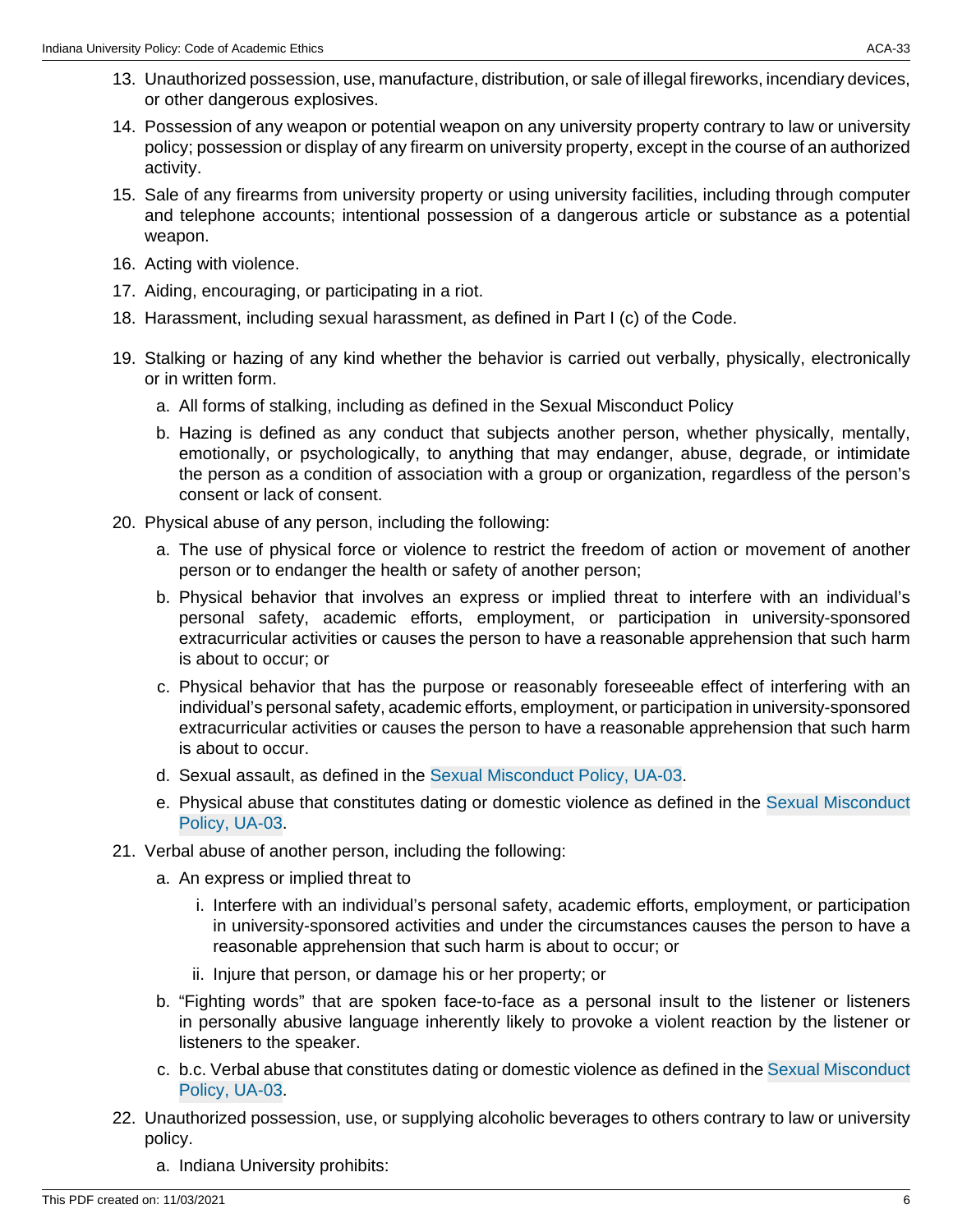- i. Public intoxication, use or possession of alcoholic beverages on university property (including any undergraduate residence supervised by the university, including fraternity and sorority houses) except as otherwise noted in Part II, Section H (22) b, and Part II, Section H(22) c.
- ii. Providing alcohol contrary to law.
- b. The dean of students, or equivalent role on of each campus, has discretion to allow exceptions to Part II, Section H (22) a, allowing use or possession of alcohol by persons, including students, who meet the minimum drinking age standards of the State of Indiana, under the following circumstances:
	- i. Use or possession of alcoholic beverages by persons who are of lawful drinking age may be generally permitted in residences supervised by the university, including fraternity and sorority houses, when specifically approved by the campus dean of students. Such use or possession may be allowed in residence rooms, apartments, and certain common areas as specifically approved by the dean of students. However, use or possession under this section shall be permitted only in residences supervised by a live-in employee specifically charged with policy enforcement.
	- ii. Use or possession of alcoholic beverages may be permitted on an event-by-event basis in designated undergraduate residences (including fraternity and sorority houses) supervised by a live-in employee specifically charged with policy enforcement, when temporary permission is granted by the dean of students for events at which persons of lawful drinking age may lawfully possess and use alcoholic beverages.
- c. The chancellor/provost of each campus has discretion to allow exceptions to Part II, Section H (22) a, allowing use or possession of alcohol by persons, including students, who meet the minimum drinking age standards of the State of Indiana, under the following circumstances:
	- i. Use or possession of alcoholic beverages may be permitted in facilities such as student unions or on-campus hotels, including guest rooms and other areas, specifically approved by the campus chancellor/provost.
	- ii. Use or possession of alcoholic beverages may be permitted in other areas, such as private offices and faculty lounges, not accessible to the public.
	- iii. Use or possession of alcoholic beverages may be permitted in areas accessible to the public, if specifically approved by the campus chancellor/provost.
- d. Indiana University also permits the non-conspicuous possession of alcoholic beverages on university property when in transit to areas where they may be possessed or used under the provisions above.
- e. Student organizations that serve or permit possession of alcoholic beverages at student organization functions, on or off campus, may be disciplined if violations of alcoholic beverage laws or of university regulations occur. Individual students who plan, sponsor, or direct such functions also may be subject to discipline.
- f. The chancellor/provost or dean of students may make rules covering these uses. Those rules shall be enforceable as provisions of this Code.
- 23. Unauthorized possession, manufacture, sale, distribution or use of illegal drugs, any controlled substance, or drug paraphernalia. Being under the influence of illegal drugs or unauthorized controlled substances.
- 24. Intentionally obstructing or blocking access to university facilities, property, or programs.
- 25. Violation of other disseminated university regulations, policies, or rules. Examples of such regulations include but are not limited to university computing policies, residence hall policies, and recreational sports facility policies.
- 26. A violation of any Indiana or federal criminal law.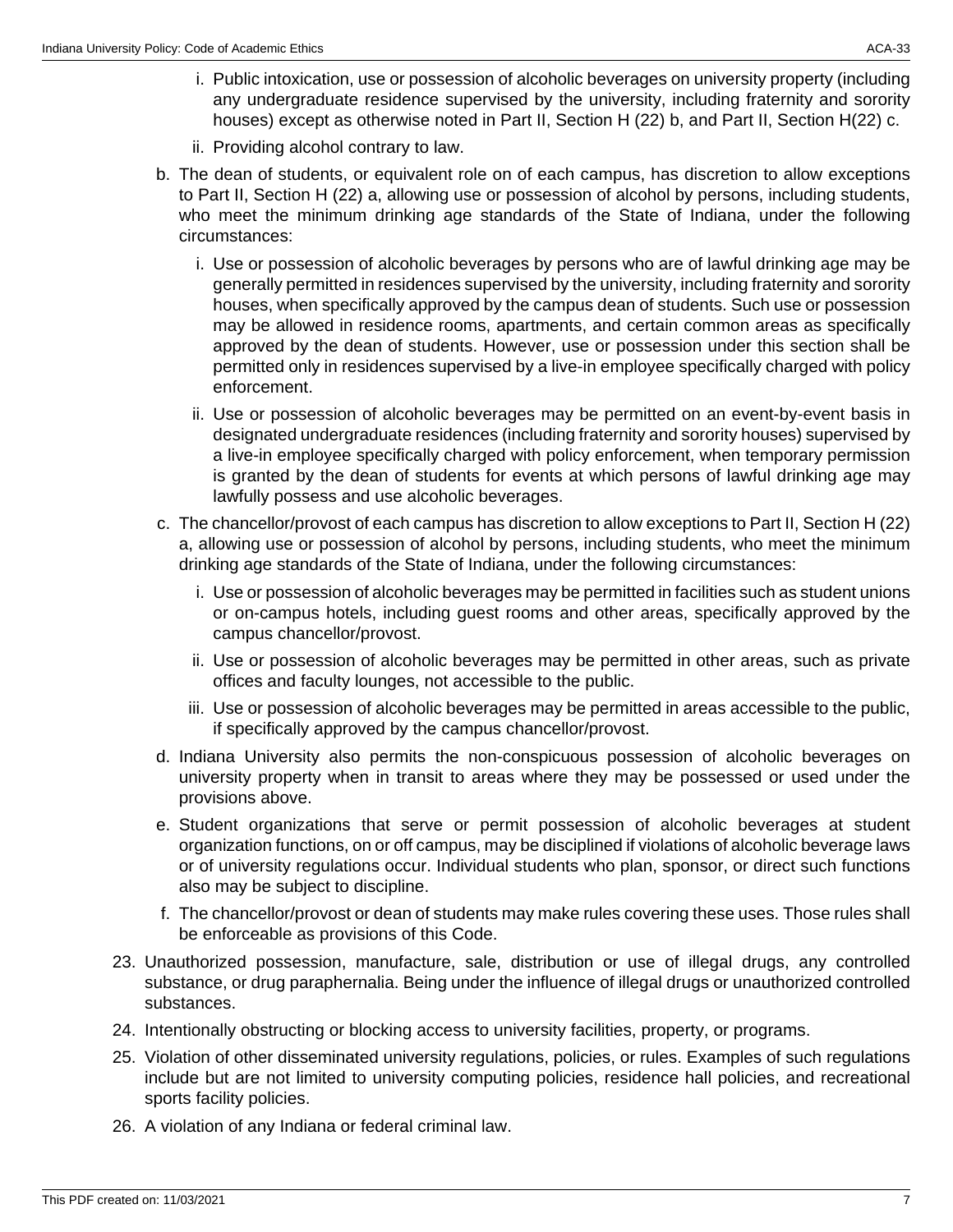- 27. Engaging in or encouraging retaliation or any behavior or activity that threatens or intimidates any potential participant in a judicial process, and/or that is in violation of the [Sexual Misconduct Policy,](/policies/ua-03-discrimination-harassment-and-sexual-misconduct/archived-08142020-11032021.html) [UA-03](/policies/ua-03-discrimination-harassment-and-sexual-misconduct/archived-08142020-11032021.html).
- 28. Engaging in conduct in violation of the [Sexual Misconduct Policy \(UA-03\)](/policies/ua-03-discrimination-harassment-and-sexual-misconduct/archived-08142020-11032021.html) not otherwise covered in H1 through H27 of this section.

#### B. **ENFORCEMENT PROCEDURES**

The procedures, definitions, and sanctions herein do not apply to cases involving sexual misconduct, including sexual harassment. Complaints of sexual misconduct, as well as disciplinary procedures, are governed by the University-wide [Sexual Misconduct Policy \(UA-03\).](/policies/ua-03-discrimination-harassment-and-sexual-misconduct/archived-08142020-11032021.html)

#### a. **Initiation of Complaints**

Any concerned person may initiate complaints about alleged violations of the Code of Academic Ethics. Such complaints should be brought to the attention of an appropriate chairperson or dean, or to the appropriate Vice Provost for Faculty and Academic Affairs/Vice Chancellor for Academic Affairs or his or her deputy; the Vice Provost for Faculty and Academic Affairs/Vice Chancellor for Academic Affairs shall provide for confidential representations regarding such violations. Charges of discriminatory practice may be referred also to the appropriate Affirmative Action Officer. Allegations of sexual misconduct should be reported to the University Title IX Coordinator or the appropriate campus Deputy Title IX Coordinator.

#### b. **Administrative Action on Violations of Academic Ethics**

The line of administrative action in cases of alleged violation of academic ethics shall be the chairperson; the academic dean; the appropriate Vice Provost for Faculty and Academic Affairs/Vice Chancellor for Academic Affairs; the appropriate Chancellor/Provost; a Vice President, where appropriate; and the President. Subject to the substantive standards of University tenure policy and the procedural safeguards of the faculty institutions, sanctions appropriate to the offense should be applied by the academic administrators. Possible sanctions include the following: reprimand, consideration in establishing annual salary, consideration in promotion decisions, consideration in tenure decisions, retention of salary, termination of employment, and immediate dismissal.

#### c. **Review of Administrative Action**

Academic appointees affected by administrative action taken against them on grounds of violation of the Code of Ethics, whether or not the action resulted from proceedings provided in this Code, shall have such rights as are provided by the rules governing appeals to the Faculty Board of Review (or to the Associate Instructor Board of Review) of the appropriate campus. Appointees also have the rights of hearing and appeal provided by any other procedure of the University for the review of administrative action.

### **History**

(University Faculty Council, November 3, 1970; Board of Trustees, December 19, 1970; University Faculty Council, November 30, 1976; February 11, 1986; February 11, 1992; October 3, 1996; April 27, 2004; April 12, 2005; April 28, 2009; Board of Trustees, December 13, 1996; June 24, 2005; June 12, 2009; University Faculty Council, November 12, 2019)

[Note: Some of these dates refer to changes in the [Code of Student Rights, Responsibilities, and Conduct.](https://studentcode.iu.edu/)]

Changes to the Code of Academic Ethics were made to align with revisions to the [Code of Student Rights,](http://studentcode.iu.edu/) [Responsibilities and Conduct \("Student Code"\)](http://studentcode.iu.edu/) that were approved by the UFC Executive Committee on September 22, 2015, as well as the Sexual Misconduct Policy that was approved by the University Faculty Council on February 24, 2015, and the Board of Trustees on March 1, 2015. The changes were sent to the Board of Trustees as an AAR and recorded in the February 2016 minutes.

Amended on November 12, 2019 to incorporate ACA-31, Fair Use of Copyrighted Works for Education and Research and ACA-72, Cheating and Plagiarism.